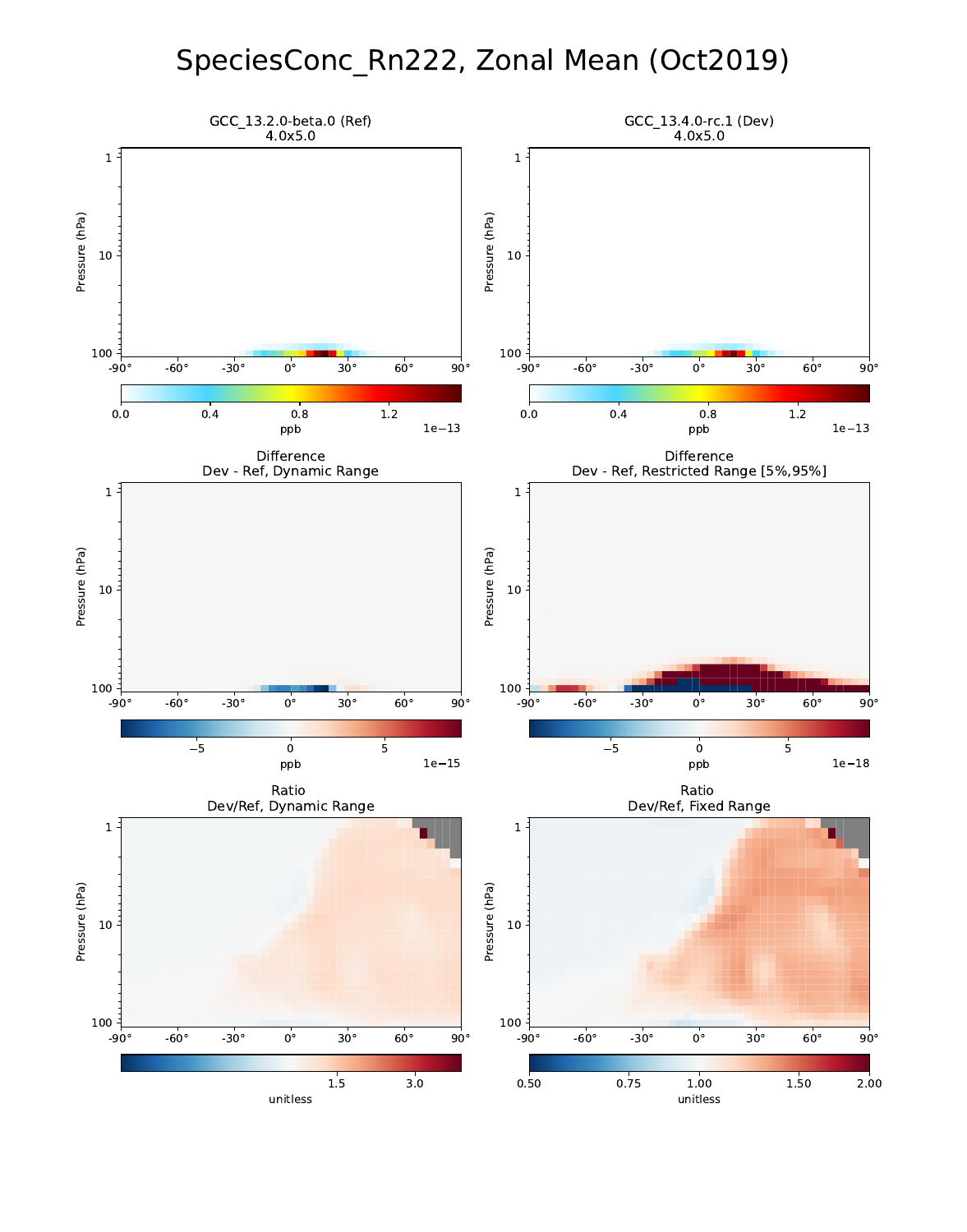## SpeciesConc\_Pb210, Zonal Mean (Oct2019)

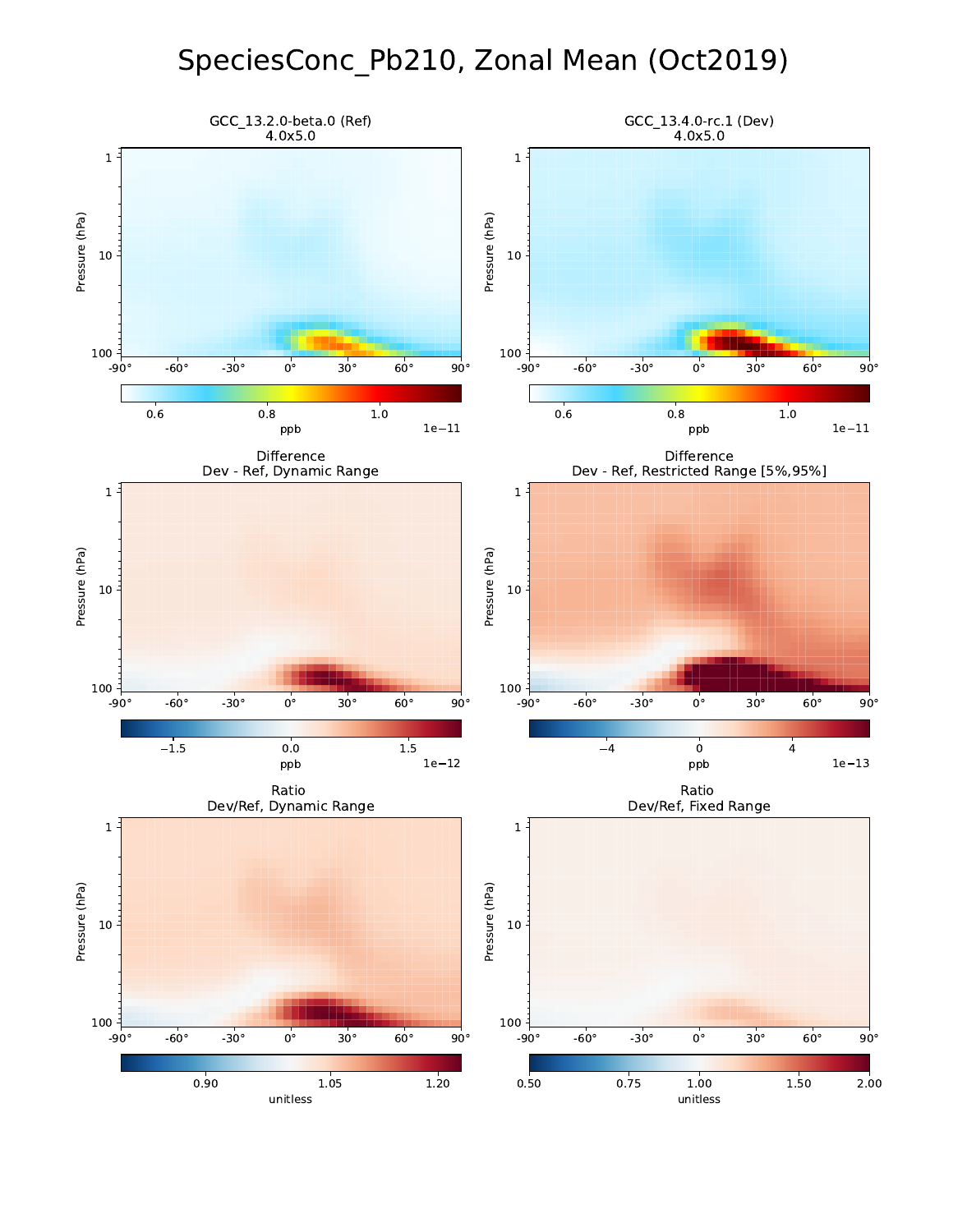## SpeciesConc\_Pb210Strat, Zonal Mean (Oct2019)

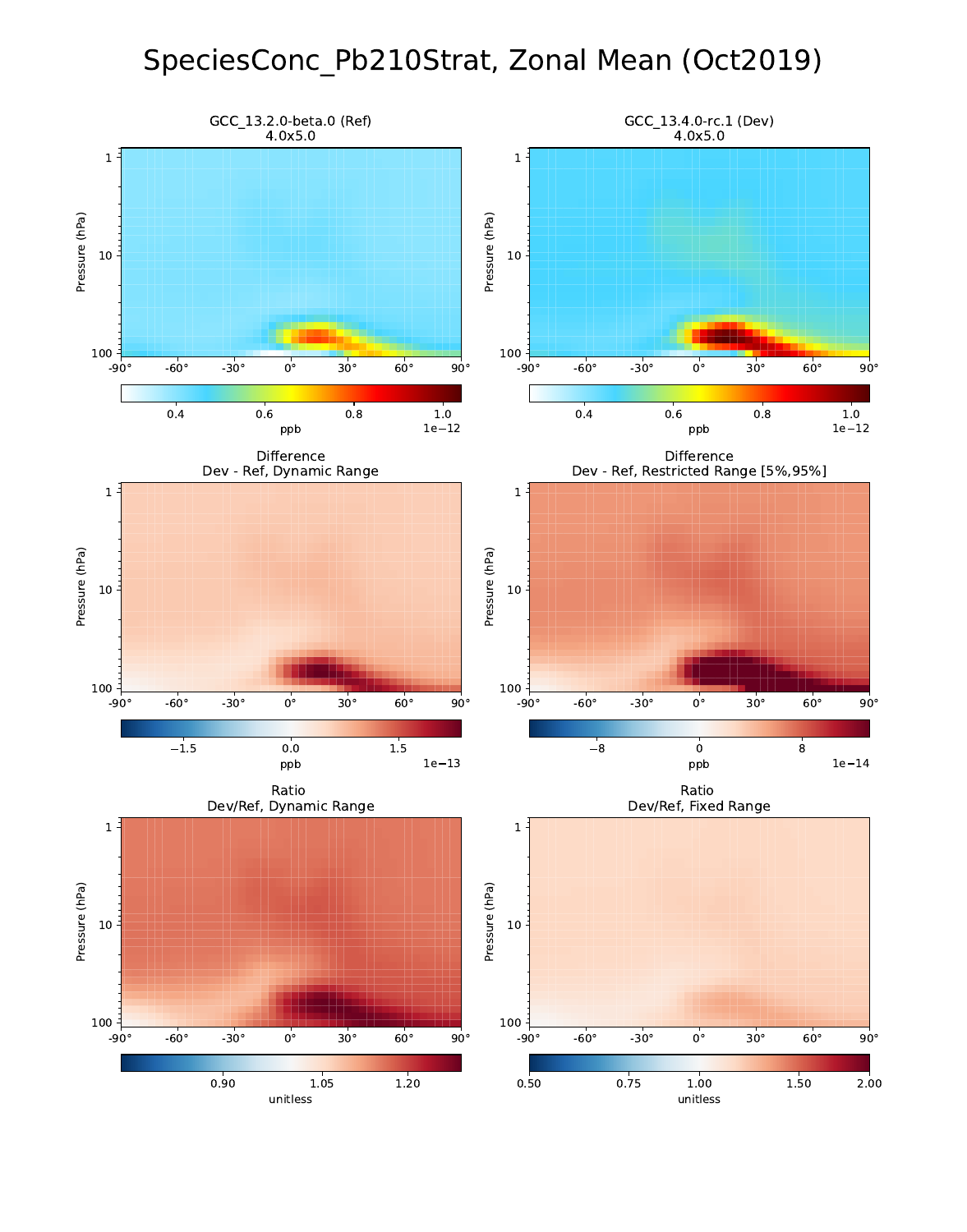## SpeciesConc\_Be7, Zonal Mean (Oct2019)

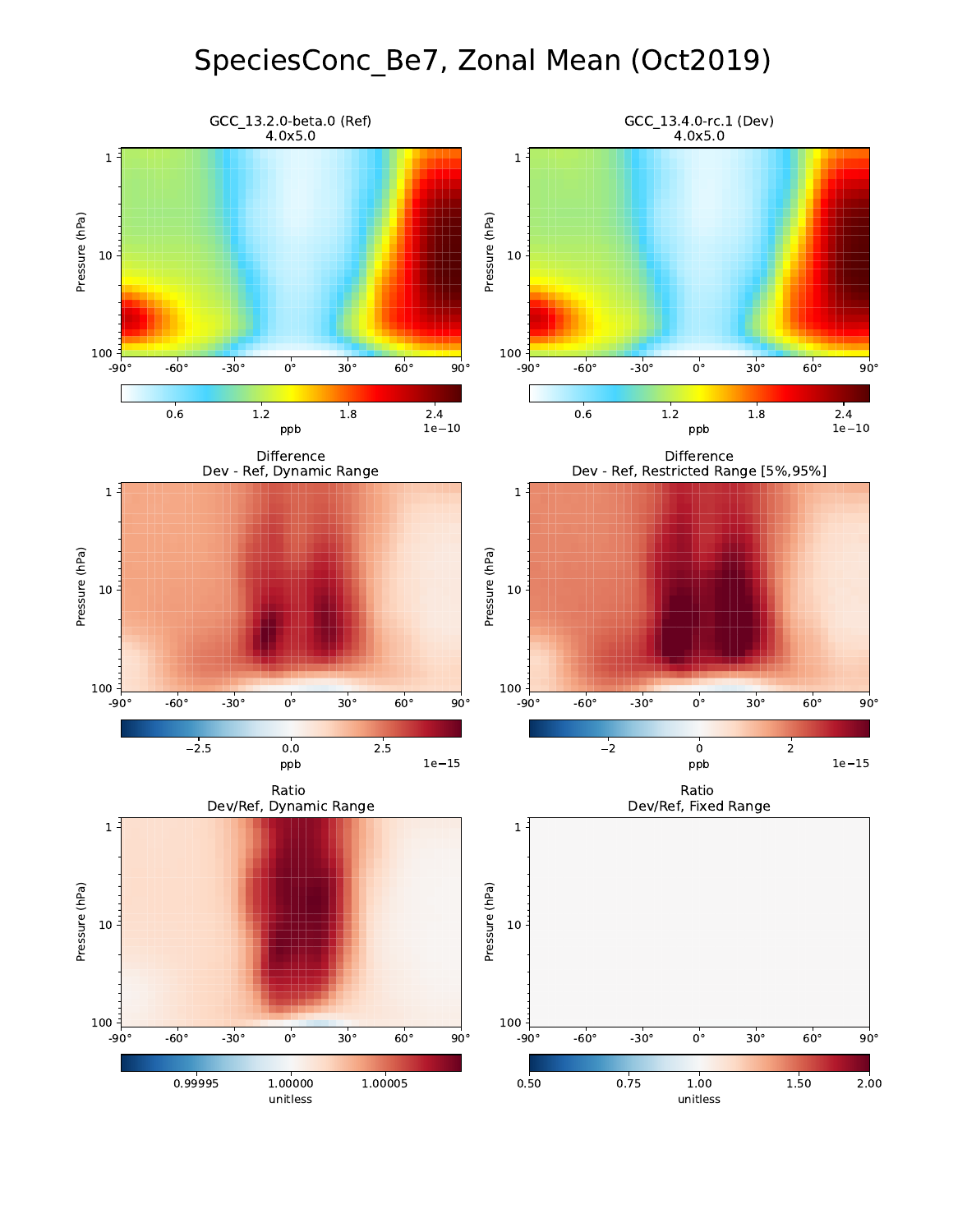## SpeciesConc\_Be7Strat, Zonal Mean (Oct2019)

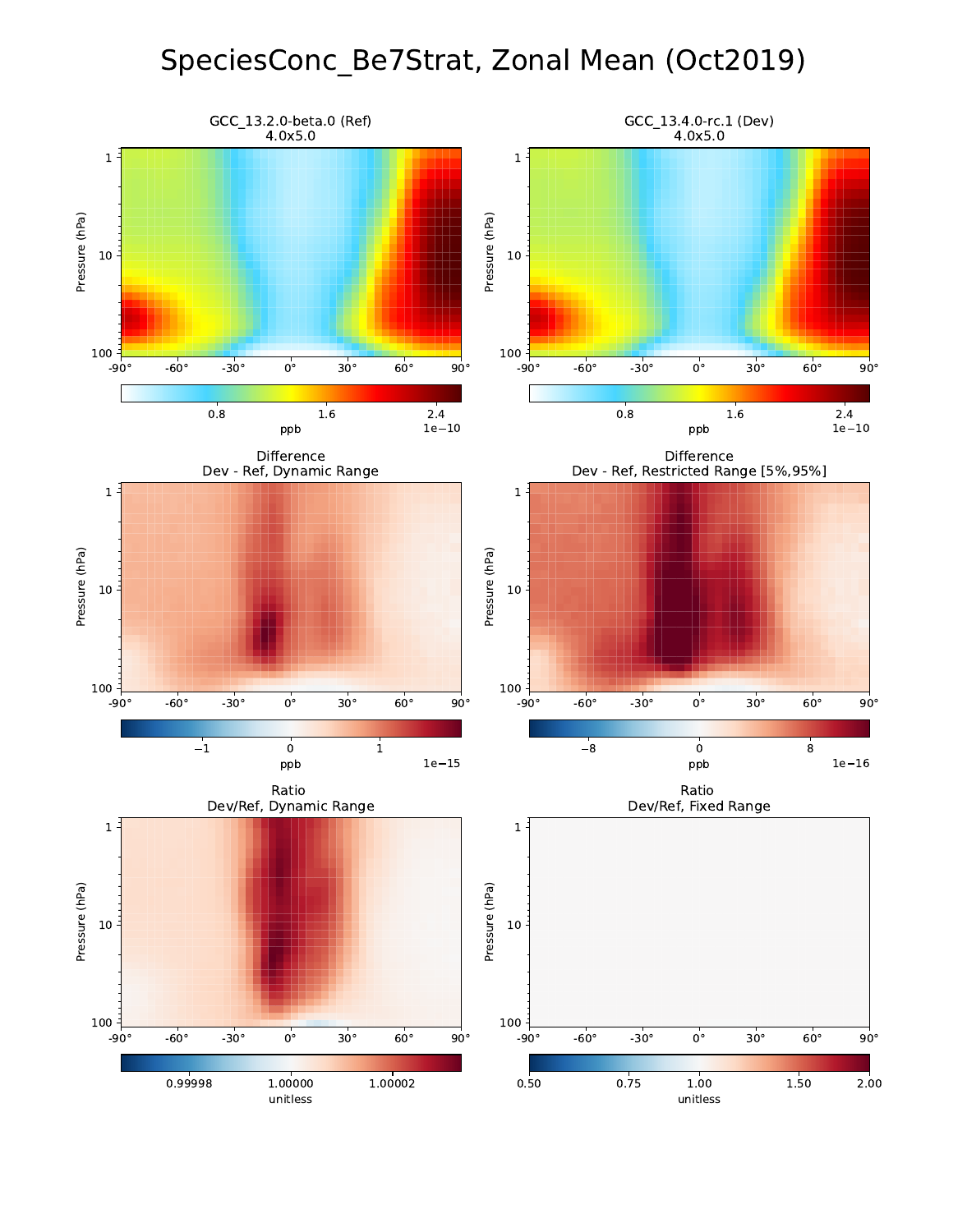# SpeciesConc\_Be10, Zonal Mean (Oct2019)